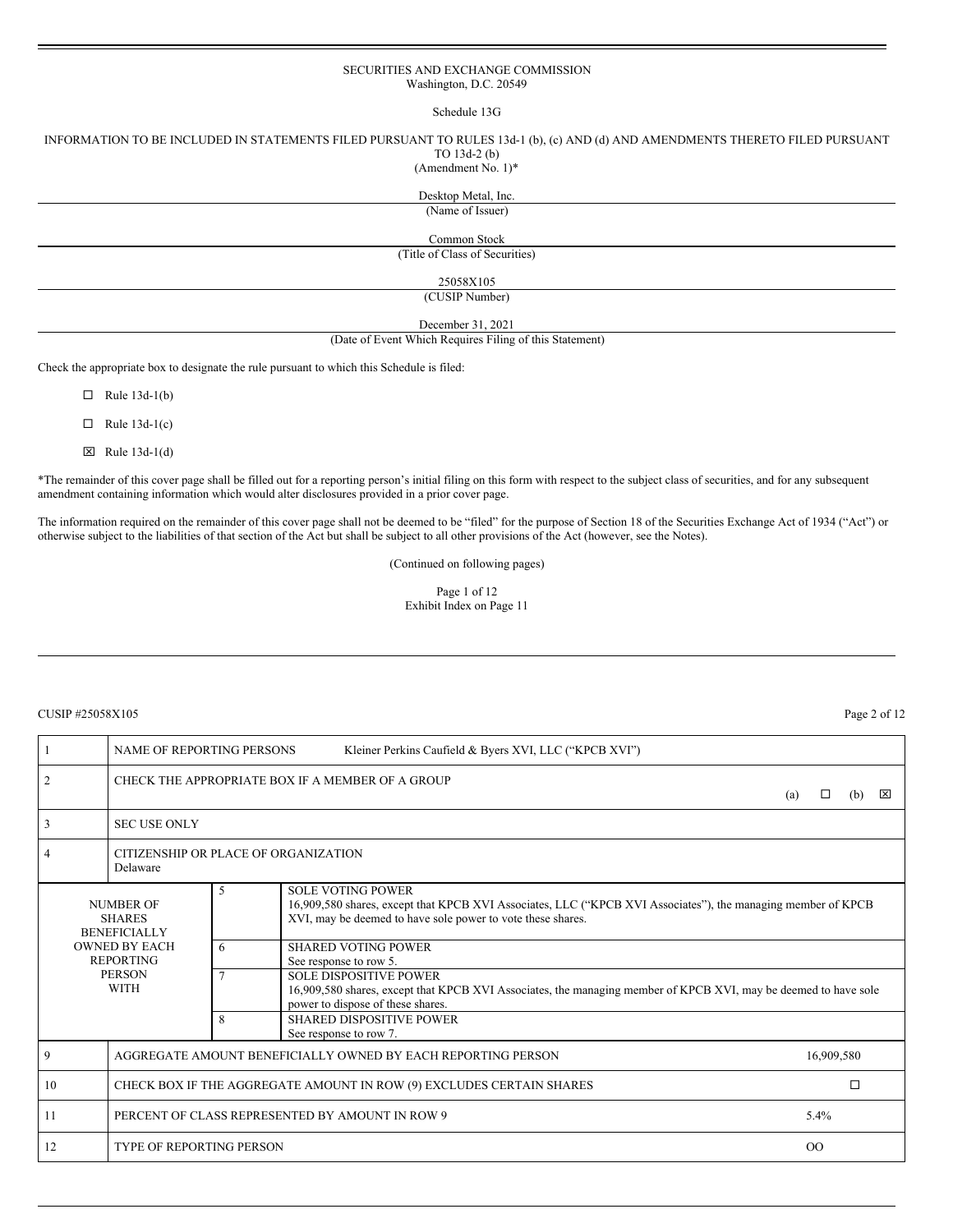# CUSIP #25058X105 Page 3 of 12

|                                                                                                                                      | NAME OF REPORTING PERSONS                                               |   | KPCB XVI Founders Fund, LLC ("KPCB XVI Founders")                                                                                                                                |                                                                                                                  |  |         |   |  |  |
|--------------------------------------------------------------------------------------------------------------------------------------|-------------------------------------------------------------------------|---|----------------------------------------------------------------------------------------------------------------------------------------------------------------------------------|------------------------------------------------------------------------------------------------------------------|--|---------|---|--|--|
| 2                                                                                                                                    | CHECK THE APPROPRIATE BOX IF A MEMBER OF A GROUP<br>(a)                 |   |                                                                                                                                                                                  |                                                                                                                  |  |         | ⊠ |  |  |
| 3                                                                                                                                    | <b>SEC USE ONLY</b>                                                     |   |                                                                                                                                                                                  |                                                                                                                  |  |         |   |  |  |
| $\overline{4}$                                                                                                                       | CITIZENSHIP OR PLACE OF ORGANIZATION<br>Delaware                        |   |                                                                                                                                                                                  |                                                                                                                  |  |         |   |  |  |
| <b>NUMBER OF</b><br><b>SHARES</b><br><b>BENEFICIALLY</b><br><b>OWNED BY EACH</b><br><b>REPORTING</b><br><b>PERSON</b><br><b>WITH</b> |                                                                         | 5 | <b>SOLE VOTING POWER</b><br>586,570 shares, except that KPCB XVI Associates, the managing member of KPCB XVI Founders, may be deemed to have<br>sole power to vote these shares. |                                                                                                                  |  |         |   |  |  |
|                                                                                                                                      |                                                                         | 6 | <b>SHARED VOTING POWER</b><br>See response to row 5.                                                                                                                             |                                                                                                                  |  |         |   |  |  |
|                                                                                                                                      |                                                                         | 7 | <b>SOLE DISPOSITIVE POWER</b><br>sole power to dispose of these shares.                                                                                                          | 586,570 shares, except that KPCB XVI Associates, the managing member of KPCB XVI Founders, may be deemed to have |  |         |   |  |  |
|                                                                                                                                      |                                                                         | 8 | <b>SHARED DISPOSITIVE POWER</b><br>See response to row 7.                                                                                                                        |                                                                                                                  |  |         |   |  |  |
| 9                                                                                                                                    | AGGREGATE AMOUNT BENEFICIALLY OWNED BY EACH REPORTING PERSON<br>586,570 |   |                                                                                                                                                                                  |                                                                                                                  |  |         |   |  |  |
| 10                                                                                                                                   | CHECK BOX IF THE AGGREGATE AMOUNT IN ROW (9) EXCLUDES CERTAIN SHARES    |   |                                                                                                                                                                                  |                                                                                                                  |  |         |   |  |  |
| 11                                                                                                                                   | PERCENT OF CLASS REPRESENTED BY AMOUNT IN ROW 9                         |   |                                                                                                                                                                                  |                                                                                                                  |  | $0.2\%$ |   |  |  |
| 12                                                                                                                                   | <b>TYPE OF REPORTING PERSON</b><br>$_{\rm OO}$                          |   |                                                                                                                                                                                  |                                                                                                                  |  |         |   |  |  |

# CUSIP #25058X105 Page 4 of 12

| $\mathbf{1}$                                                                                                                         | <b>NAME OF REPORTING PERSONS</b><br>KPCB XVI Associates, LLC         |                                                           |                                                                                                                                                                                                                                                                                                            |  |      |   |  |  |  |  |
|--------------------------------------------------------------------------------------------------------------------------------------|----------------------------------------------------------------------|-----------------------------------------------------------|------------------------------------------------------------------------------------------------------------------------------------------------------------------------------------------------------------------------------------------------------------------------------------------------------------|--|------|---|--|--|--|--|
| $\overline{c}$                                                                                                                       | CHECK THE APPROPRIATE BOX IF A MEMBER OF A GROUP<br>(a)<br>□         |                                                           |                                                                                                                                                                                                                                                                                                            |  |      |   |  |  |  |  |
| 3                                                                                                                                    | <b>SEC USE ONLY</b>                                                  |                                                           |                                                                                                                                                                                                                                                                                                            |  |      |   |  |  |  |  |
| 4                                                                                                                                    | Delaware                                                             | CITIZENSHIP OR PLACE OF ORGANIZATION                      |                                                                                                                                                                                                                                                                                                            |  |      |   |  |  |  |  |
| <b>NUMBER OF</b><br><b>SHARES</b><br><b>BENEFICIALLY</b><br><b>OWNED BY EACH</b><br><b>REPORTING</b><br><b>PERSON</b><br><b>WITH</b> |                                                                      | 5                                                         | <b>SOLE VOTING POWER</b><br>17,496,150 shares, of which 16,909,580 are directly owned by KPCB XVI and 586,570 are directly owned by KPCB XVI<br>Founders. KPCB XVI Associates, the managing member of KPCB XVI and KPCB XVI Founders, may be deemed to have<br>sole power to vote these shares.            |  |      |   |  |  |  |  |
|                                                                                                                                      |                                                                      | <b>SHARED VOTING POWER</b><br>6<br>See response to row 5. |                                                                                                                                                                                                                                                                                                            |  |      |   |  |  |  |  |
|                                                                                                                                      |                                                                      |                                                           | <b>SOLE DISPOSITIVE POWER</b><br>17,496,150 shares, of which 16,909,580 are directly owned by KPCB XVI and 586,570 are directly owned by KPCB XVI<br>Founders. KPCB XVI Associates, the managing member of KPCB XVI and KPCB XVI Founders, may be deemed to have<br>sole power to dispose of these shares. |  |      |   |  |  |  |  |
|                                                                                                                                      |                                                                      | 8                                                         | <b>SHARED DISPOSITIVE POWER</b><br>See response to row 7.                                                                                                                                                                                                                                                  |  |      |   |  |  |  |  |
| 9                                                                                                                                    | AGGREGATE AMOUNT BENEFICIALLY OWNED BY EACH REPORTING PERSON         |                                                           |                                                                                                                                                                                                                                                                                                            |  |      |   |  |  |  |  |
| 10                                                                                                                                   | CHECK BOX IF THE AGGREGATE AMOUNT IN ROW (9) EXCLUDES CERTAIN SHARES |                                                           |                                                                                                                                                                                                                                                                                                            |  |      | □ |  |  |  |  |
| 11                                                                                                                                   |                                                                      |                                                           | PERCENT OF CLASS REPRESENTED BY AMOUNT IN ROW 9                                                                                                                                                                                                                                                            |  | 5.6% |   |  |  |  |  |
| 12                                                                                                                                   | <b>TYPE OF REPORTING PERSON</b><br>$\overline{O}O$                   |                                                           |                                                                                                                                                                                                                                                                                                            |  |      |   |  |  |  |  |
|                                                                                                                                      |                                                                      |                                                           |                                                                                                                                                                                                                                                                                                            |  |      |   |  |  |  |  |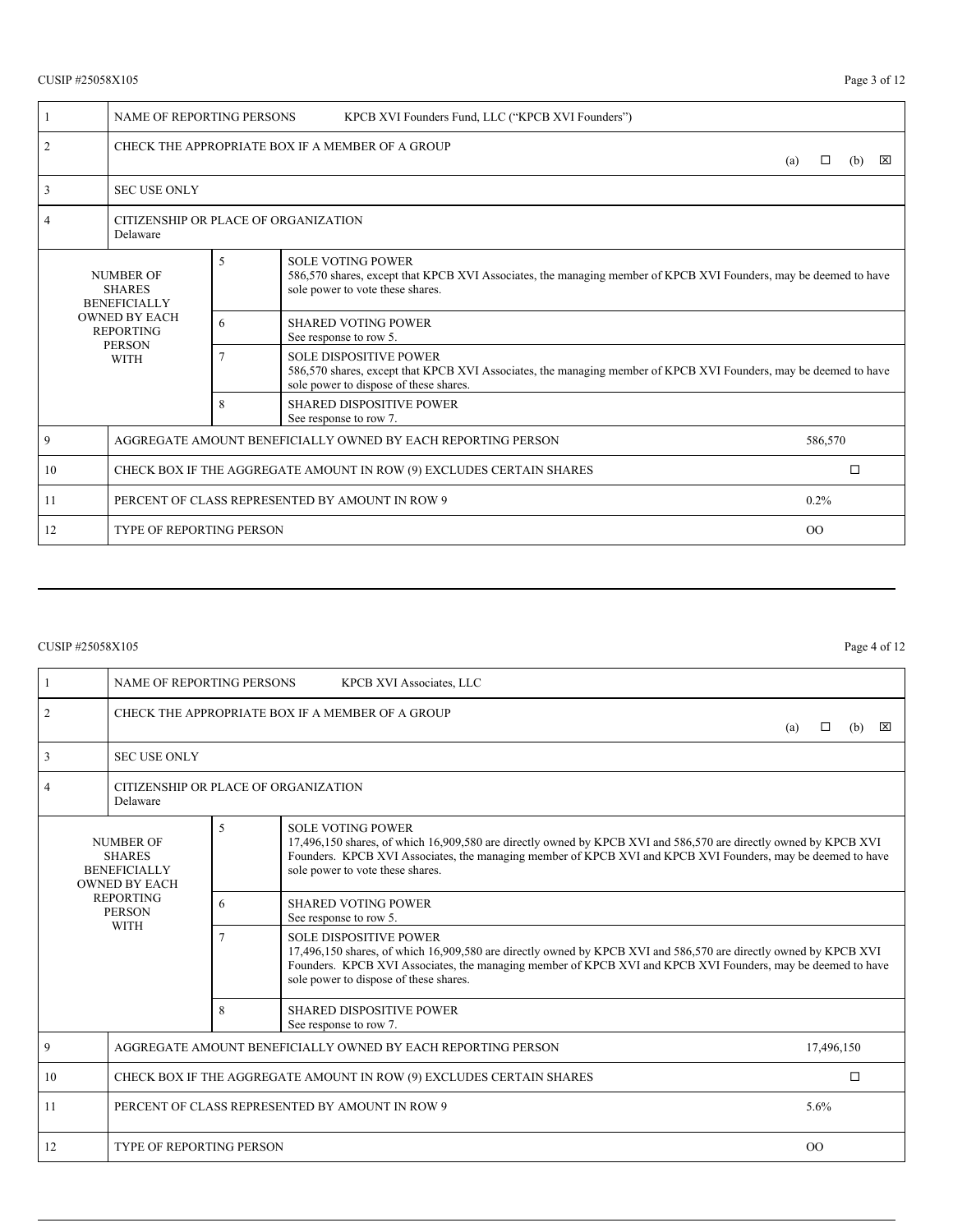# CUSIP #25058X105 Page 5 of 12

|                                                                                                                                      | <b>NAME OF REPORTING PERSONS</b><br>Kleiner Perkins Caufield & Byers XVII, LLC ("KPCB XVII") |                                                                                                                                                                                      |                                                                                                                                                                                                         |  |  |  |  |  |  |
|--------------------------------------------------------------------------------------------------------------------------------------|----------------------------------------------------------------------------------------------|--------------------------------------------------------------------------------------------------------------------------------------------------------------------------------------|---------------------------------------------------------------------------------------------------------------------------------------------------------------------------------------------------------|--|--|--|--|--|--|
| $\overline{2}$                                                                                                                       |                                                                                              | CHECK THE APPROPRIATE BOX IF A MEMBER OF A GROUP<br>(b)<br>⊠<br>(a)<br>Л                                                                                                             |                                                                                                                                                                                                         |  |  |  |  |  |  |
| 3                                                                                                                                    | <b>SEC USE ONLY</b>                                                                          |                                                                                                                                                                                      |                                                                                                                                                                                                         |  |  |  |  |  |  |
| 4                                                                                                                                    | Delaware                                                                                     | CITIZENSHIP OR PLACE OF ORGANIZATION                                                                                                                                                 |                                                                                                                                                                                                         |  |  |  |  |  |  |
| <b>NUMBER OF</b><br><b>SHARES</b><br><b>BENEFICIALLY</b><br><b>OWNED BY EACH</b><br><b>REPORTING</b><br><b>PERSON</b><br><b>WITH</b> |                                                                                              | 5                                                                                                                                                                                    | <b>SOLE VOTING POWER</b><br>131,219 shares, except that KPCB XVII Associates, LLC ("KPCB XVII Associates"), the managing member of KPCB<br>XVII, may be deemed to have sole power to vote these shares. |  |  |  |  |  |  |
|                                                                                                                                      |                                                                                              | 6                                                                                                                                                                                    | <b>SHARED VOTING POWER</b><br>See response to row 5.                                                                                                                                                    |  |  |  |  |  |  |
|                                                                                                                                      |                                                                                              | <b>SOLE DISPOSITIVE POWER</b><br>131,219 shares, except that KPCB XVII Associates, the managing member of KPCB XVII, may be deemed to have sole<br>power to dispose of these shares. |                                                                                                                                                                                                         |  |  |  |  |  |  |
|                                                                                                                                      |                                                                                              | 8                                                                                                                                                                                    | <b>SHARED DISPOSITIVE POWER</b><br>See response to row 7.                                                                                                                                               |  |  |  |  |  |  |
| 9                                                                                                                                    | AGGREGATE AMOUNT BENEFICIALLY OWNED BY EACH REPORTING PERSON<br>131,219                      |                                                                                                                                                                                      |                                                                                                                                                                                                         |  |  |  |  |  |  |
| 10                                                                                                                                   | CHECK BOX IF THE AGGREGATE AMOUNT IN ROW (9) EXCLUDES CERTAIN SHARES<br>$\Box$               |                                                                                                                                                                                      |                                                                                                                                                                                                         |  |  |  |  |  |  |
| 11                                                                                                                                   | PERCENT OF CLASS REPRESENTED BY AMOUNT IN ROW 9<br>$0.0\%$                                   |                                                                                                                                                                                      |                                                                                                                                                                                                         |  |  |  |  |  |  |
| 12                                                                                                                                   | <b>TYPE OF REPORTING PERSON</b><br>O <sub>O</sub>                                            |                                                                                                                                                                                      |                                                                                                                                                                                                         |  |  |  |  |  |  |

# CUSIP #25058X105 Page 6 of 12

|                                                          | <b>NAME OF REPORTING PERSONS</b><br>KPCB XVII Founders Fund, LLC ("KPCB XVII Founders") |                                      |                                                                                                                                                                                             |  |  |  |  |  |  |
|----------------------------------------------------------|-----------------------------------------------------------------------------------------|--------------------------------------|---------------------------------------------------------------------------------------------------------------------------------------------------------------------------------------------|--|--|--|--|--|--|
| $\overline{2}$                                           | CHECK THE APPROPRIATE BOX IF A MEMBER OF A GROUP<br>⊠<br>(a)<br>П<br>(b)                |                                      |                                                                                                                                                                                             |  |  |  |  |  |  |
| 3                                                        | <b>SEC USE ONLY</b>                                                                     |                                      |                                                                                                                                                                                             |  |  |  |  |  |  |
| 4                                                        | Delaware                                                                                | CITIZENSHIP OR PLACE OF ORGANIZATION |                                                                                                                                                                                             |  |  |  |  |  |  |
| <b>NUMBER OF</b><br><b>SHARES</b><br><b>BENEFICIALLY</b> |                                                                                         | 5                                    | <b>SOLE VOTING POWER</b><br>4,296 shares, except that KPCB XVII Associates, the managing member of KPCB XVII Founders, may be deemed to have<br>sole power to vote these shares.            |  |  |  |  |  |  |
|                                                          | <b>OWNED BY EACH</b><br><b>REPORTING</b><br><b>PERSON</b><br><b>WITH</b>                |                                      | <b>SHARED VOTING POWER</b><br>6<br>See response to row 5.                                                                                                                                   |  |  |  |  |  |  |
|                                                          |                                                                                         |                                      | <b>SOLE DISPOSITIVE POWER</b><br>4,296 shares, except that KPCB XVII Associates, the managing member of KPCB XVII Founders, may be deemed to have<br>sole power to dispose of these shares. |  |  |  |  |  |  |
|                                                          |                                                                                         |                                      | <b>SHARED DISPOSITIVE POWER</b><br>See response to row 7.                                                                                                                                   |  |  |  |  |  |  |
| 9                                                        | AGGREGATE AMOUNT BENEFICIALLY OWNED BY EACH REPORTING PERSON<br>4,296                   |                                      |                                                                                                                                                                                             |  |  |  |  |  |  |
| 10                                                       | □<br>CHECK BOX IF THE AGGREGATE AMOUNT IN ROW (9) EXCLUDES CERTAIN SHARES               |                                      |                                                                                                                                                                                             |  |  |  |  |  |  |
| 11                                                       | PERCENT OF CLASS REPRESENTED BY AMOUNT IN ROW 9<br>$0.0\%$                              |                                      |                                                                                                                                                                                             |  |  |  |  |  |  |
| 12                                                       | <b>TYPE OF REPORTING PERSON</b><br>O <sub>O</sub>                                       |                                      |                                                                                                                                                                                             |  |  |  |  |  |  |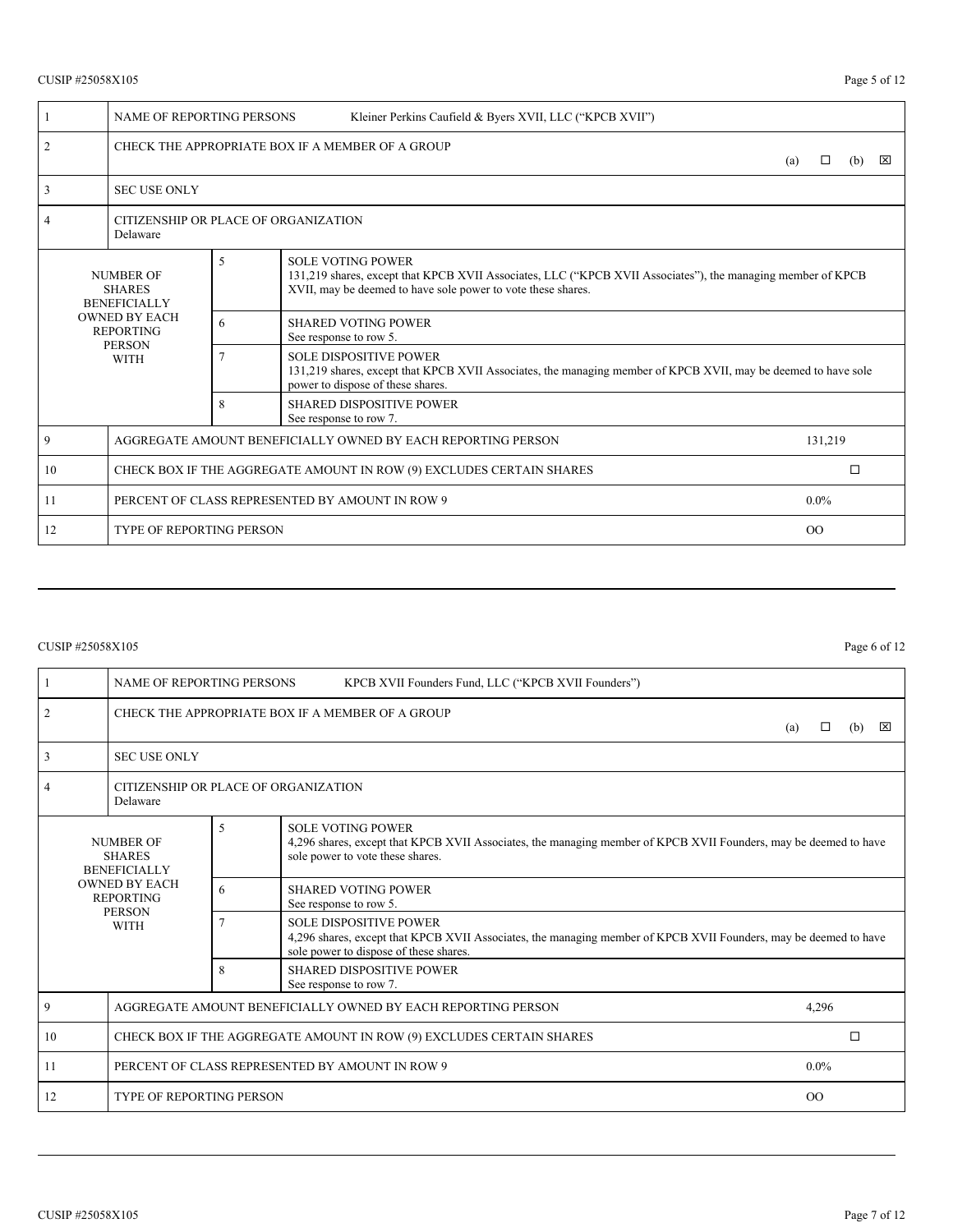|                                                                                       | NAME OF REPORTING PERSONS<br>KPCB XVII Associates, LLC                    |                                                                          |                                                                                                                                                                                                                                                                                                         |  |         |  |  |  |  |  |
|---------------------------------------------------------------------------------------|---------------------------------------------------------------------------|--------------------------------------------------------------------------|---------------------------------------------------------------------------------------------------------------------------------------------------------------------------------------------------------------------------------------------------------------------------------------------------------|--|---------|--|--|--|--|--|
| $\overline{2}$                                                                        |                                                                           | CHECK THE APPROPRIATE BOX IF A MEMBER OF A GROUP<br>(b)<br>⊠<br>□<br>(a) |                                                                                                                                                                                                                                                                                                         |  |         |  |  |  |  |  |
| 3                                                                                     | <b>SEC USE ONLY</b>                                                       |                                                                          |                                                                                                                                                                                                                                                                                                         |  |         |  |  |  |  |  |
|                                                                                       | CITIZENSHIP OR PLACE OF ORGANIZATION<br>Delaware                          |                                                                          |                                                                                                                                                                                                                                                                                                         |  |         |  |  |  |  |  |
| 5<br><b>NUMBER OF</b><br><b>SHARES</b><br><b>BENEFICIALLY</b><br><b>OWNED BY EACH</b> |                                                                           |                                                                          | <b>SOLE VOTING POWER</b><br>135,515 shares, of which 131,219 are directly owned by KPCB XVII and 4,296 are directly owned by KPCB XVII<br>Founders. KPCB XVII Associates, the managing member of KPCB XVII and KPCB XVII Founders, may be deemed to<br>have sole power to vote these shares.            |  |         |  |  |  |  |  |
|                                                                                       | <b>REPORTING</b><br><b>PERSON</b>                                         |                                                                          | <b>SHARED VOTING POWER</b><br>See response to row 5.                                                                                                                                                                                                                                                    |  |         |  |  |  |  |  |
| <b>WITH</b>                                                                           |                                                                           | 7                                                                        | <b>SOLE DISPOSITIVE POWER</b><br>135,515 shares, of which 131,219 are directly owned by KPCB XVII and 4,296 are directly owned by KPCB XVII<br>Founders. KPCB XVII Associates, the managing member of KPCB XVII and KPCB XVII Founders, may be deemed to<br>have sole power to dispose of these shares. |  |         |  |  |  |  |  |
|                                                                                       |                                                                           | 8                                                                        | <b>SHARED DISPOSITIVE POWER</b><br>See response to row 7.                                                                                                                                                                                                                                               |  |         |  |  |  |  |  |
| 9                                                                                     | AGGREGATE AMOUNT BENEFICIALLY OWNED BY EACH REPORTING PERSON<br>135,515   |                                                                          |                                                                                                                                                                                                                                                                                                         |  |         |  |  |  |  |  |
| 10                                                                                    | CHECK BOX IF THE AGGREGATE AMOUNT IN ROW (9) EXCLUDES CERTAIN SHARES<br>□ |                                                                          |                                                                                                                                                                                                                                                                                                         |  |         |  |  |  |  |  |
| 11                                                                                    | PERCENT OF CLASS REPRESENTED BY AMOUNT IN ROW 9                           |                                                                          |                                                                                                                                                                                                                                                                                                         |  | $0.0\%$ |  |  |  |  |  |
| 12                                                                                    | <b>TYPE OF REPORTING PERSON</b><br>O <sub>O</sub>                         |                                                                          |                                                                                                                                                                                                                                                                                                         |  |         |  |  |  |  |  |

### CUSIP #25058X105 Page 8 of 12

This Amendment No. 1 amends the Statement on Schedule 13G previously filed by Kleiner Perkins Caufield & Byers XVI, LLC, a Delaware limited liability company, KPCB XVI Founders Fund, LLC, a Delaware limited liability company, KPCB XVI Associates, LLC, a Delaware limited liability company, Kleiner Perkins Caufield & Byers XVII, LLC, a Delaware limited liability company, KPCB XVII Founders Fund, LLC, a Delaware limited liability company, and KPCB XVII Associates, LLC, a Delaware limited liability company. The foregoing entities are collectively referred to as the "Reporting Persons." Only those items as to which there has been a change are included in this Amendment No. 1.

### ITEM 2(D). TITLE OF CLASS OF SECURITIES

Common Stock, \$0.0001 Par Value per Share

#### ITEM 4. OWNERSHIP

The following information with respect to the ownership of the ordinary shares of the Issuer by the persons filing this Statement is provided as of December 31, 2021:

(a) Amount beneficially owned:

See Row 9 of cover page for each Reporting Person.

(b) Percent of Class:

See Row 11 of cover page for each Reporting Person.

- (c) Number of shares as to which such person has:
	- (i) Sole power to vote or to direct the vote

See Row 5 of cover page for each Reporting Person.

(ii) Shared power to vote or to direct the vote

See Row 6 of cover page for each Reporting Person.

(iii) Sole power to dispose or to direct the disposition of

See Row 7 of cover page for each Reporting Person.

(iv) Shared power to dispose or to direct the disposition of:

See Row 8 of cover page for each Reporting Person.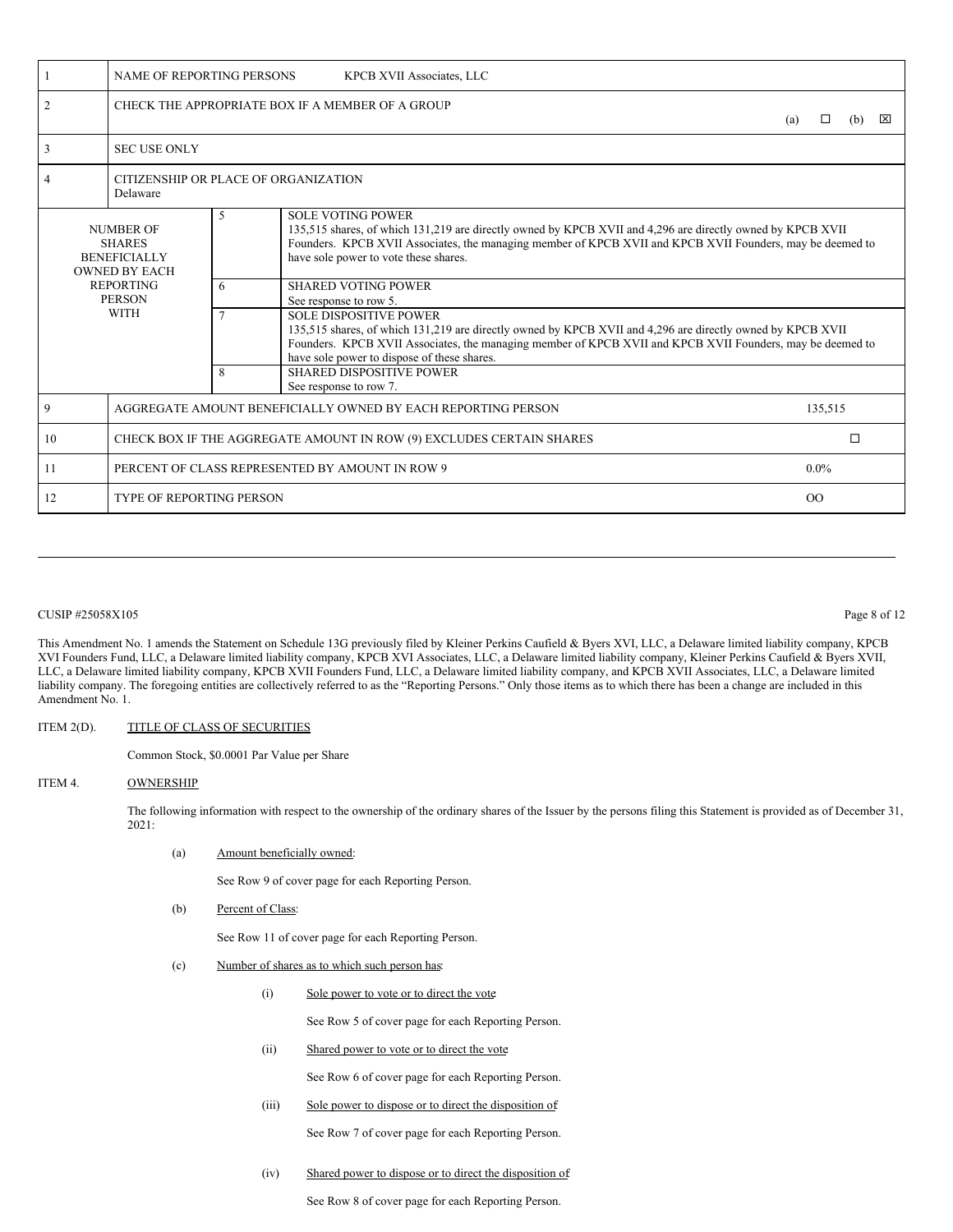#### **SIGNATURES**

After reasonable inquiry and to the best of my knowledge and belief, I certify that the information set forth in this statement is true, complete and correct.

Date: February 10, 2022

KLEINER PERKINS CAUFIELD & BYERS XVI, LLC, a Delaware limited liability company

By: KPCB XVI ASSOCIATES, LLC, a Delaware limited liability company, its managing member

By: /s/ Susan Biglieri Susan Biglieri Chief Financial Officer

KPCB XVI FOUNDERS FUND, LLC, a Delaware limited liability company

By: KPCB XVI ASSOCIATES, LLC, a Delaware limited liability company, its managing member

By: /s/ Susan Biglieri Susan Biglieri Chief Financial Officer

KPCB XVI ASSOCIATES, LLC, a Delaware limited liability company

By: /s/ Susan Biglieri Susan Biglieri Chief Financial Officer

CUSIP #25058X105 Page 10 of 12

KLEINER PERKINS CAUFIELD & BYERS XVII, LLC, a Delaware limited liability company

By: KPCB XVII ASSOCIATES, LLC, a Delaware limited liability company, its managing member

By: /s/ Susan Biglieri Susan Biglieri Chief Financial Officer

KPCB XVII FOUNDERS FUND, LLC, a Delaware limited liability company

By: KPCB XVII ASSOCIATES, LLC, a Delaware limited liability company, its managing member

By: /s/ Susan Biglieri Susan Biglieri Chief Financial Officer

KPCB XVII ASSOCIATES, LLC, a Delaware limited liability company

By: /s/ Susan Biglieri Susan Biglieri Chief Financial Officer